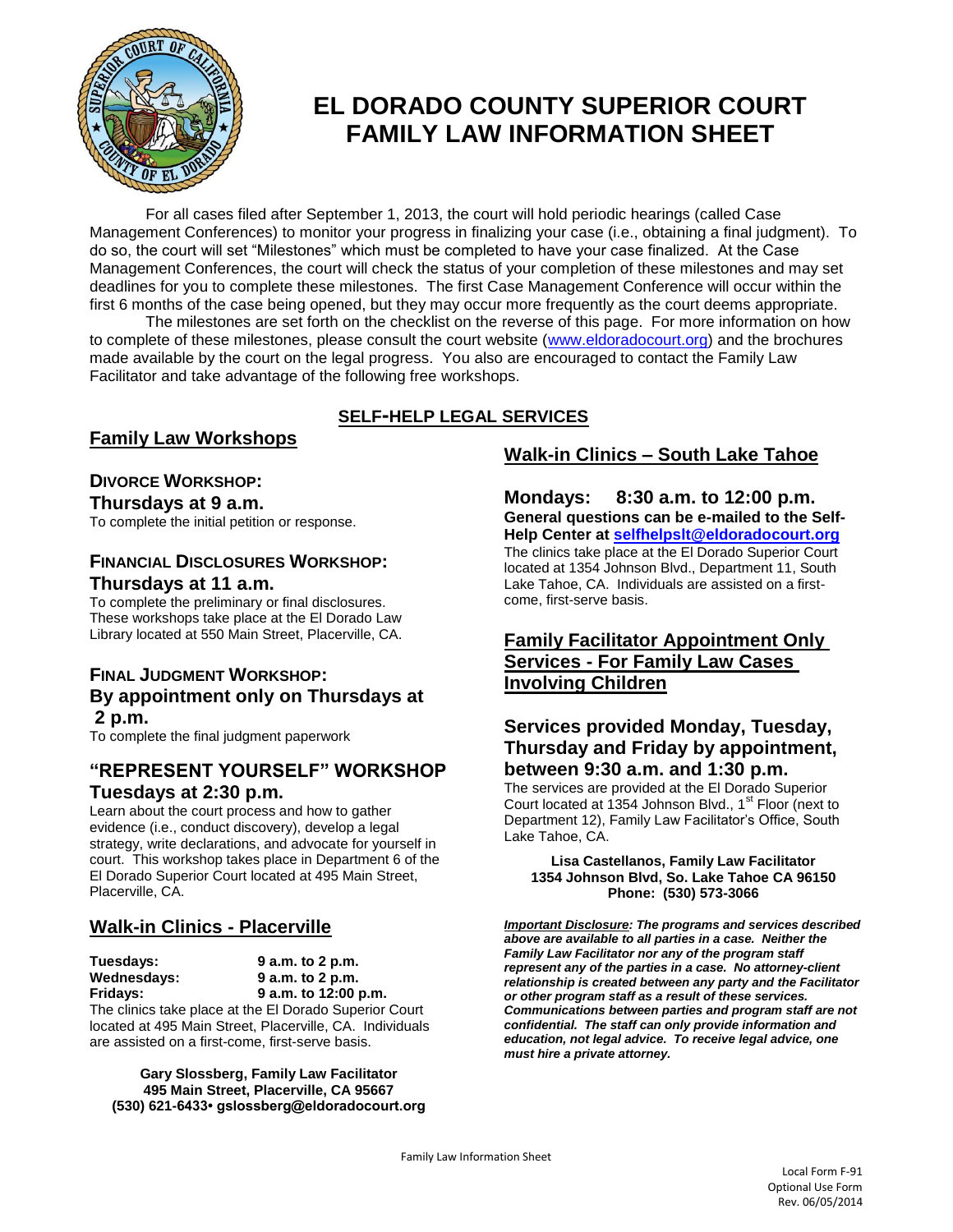## **FAMILY LAW CASE MILESTONES CHECKLIST**

The following checklist can be used to track your progress in completing the milestones necessary to finalize your case. Some of the milestones below may not apply to your particular case, depending on the circumstances. You are encouraged to seek legal counsel or take advantage of the free self-help services offered by the Family Law Facilitator if you need help.

Milestone: Completed: Completed:

| Service of Summons and Petition (form FL-115)<br>To be completed and filed within 60 days of filing of petition                                                                                                                                                |  |
|----------------------------------------------------------------------------------------------------------------------------------------------------------------------------------------------------------------------------------------------------------------|--|
| Filing of Response (form FL-120)<br>To be completed within 30 days of service of petition<br><b>OR</b>                                                                                                                                                         |  |
| Entry of Default (form FL-165)<br>To be completed within 90 days of service of petition<br>(if no response has been filed)                                                                                                                                     |  |
| <b>Establishment of Custody and Visitation Orders</b><br>(if there are minor children)                                                                                                                                                                         |  |
| Service of Preliminary Declaration of Disclosures and Filing of FL-141<br>(forms FL-140, FL-141, FL-142, FL-150)<br>To be completed within 60 days of filing of petition for Petitioner<br>To be completed within 60 days of filing of response for Respondent |  |
| Disclosure of Witnesses (including Experts), Documents,<br>and other Evidence                                                                                                                                                                                  |  |
| Service of Final Declaration of Disclosures and Filing of FL-141<br>(forms FL-140, FL-141, FL-142, FL-150)<br>To be completed at least 45 days prior to the initial date of trial<br><b>OR</b>                                                                 |  |
| <b>Waiver of Final Declaration of Disclosures</b><br>$(forms FL-144)$<br>To be completed if both parties agree to waive the final declaration of disclosures requirement                                                                                       |  |
| <b>Request for a Trial Date</b><br>(Local Form F-5)<br><b>OR</b>                                                                                                                                                                                               |  |
| Filing of Final Judgment and Settlement Agreement<br>(FL-180 and attachments)                                                                                                                                                                                  |  |
| Statement of Issues, Contentions, and Proposed Disposition of the Case<br>(Local Form F-92)<br>To be completed at least 10 days prior to the Mandatory Settlement Conference                                                                                   |  |

Family Law Information Sheet